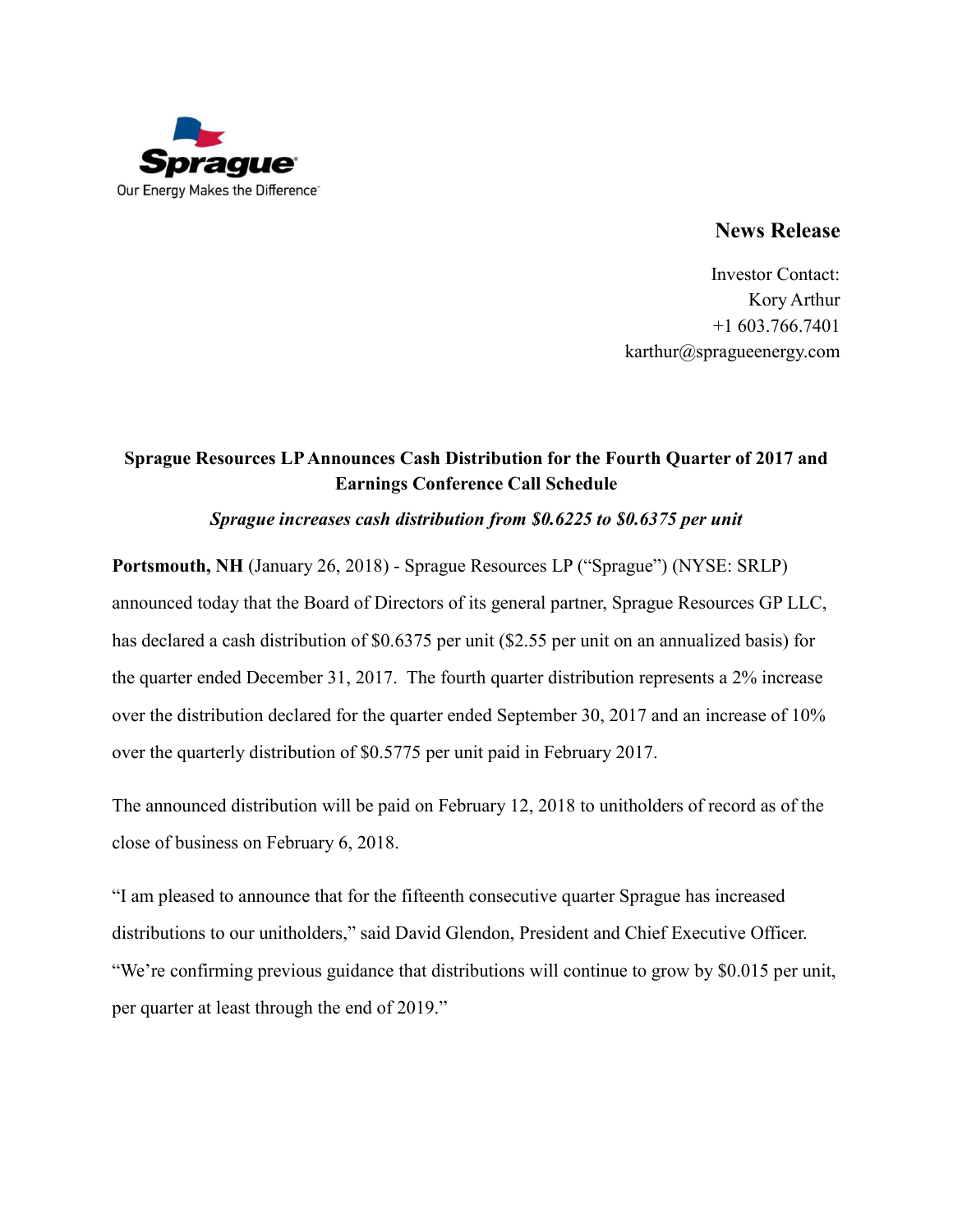Sprague will release its fourth quarter 2017 financial results before the opening of trading on the NYSE on Wednesday, March 14, 2018 and will host a conference call that day at 1 p.m. Eastern time to discuss its financial results. Those interested in hearing the discussion can access the call by dialing (866) 516-2130, and using participation code 3095754. International callers may join by dialing (678) 509-7612. The conference call may also be accessed by a webcast available on the "Investor Relations" page of Sprague's website at www.spragueenergy.com and will be archived on our website for one year.

#### About Sprague Resources LP

Sprague Resources LP is engaged in the purchase, storage, distribution and sale of refined petroleum products and natural gas. The company also provides storage and handling services for a broad range of materials. More information concerning Sprague can be found at www.spragueenergy.com.

\*\*\*\*\*

Any statements in this press release about Sprague Resources LP's future expectations, beliefs, goals, plans or prospects, constitute forward-looking statements within the meaning of Section 21E of the Securities Exchange Act of 1934. Any statements that are not statements of historical fact (including statements containing the words "believes," "plans," "anticipates," "expects," "estimates" and similar expressions) should also be considered forward-looking statements. These forward-looking statements involve risks and uncertainties and other factors that are difficult to predict and many of which are beyond management's control. Although Sprague believes that the assumptions underlying these statements are reasonable, investors are cautioned that such forward-looking statements are inherently uncertain and involve risks that may affect our business prospects and performance causing actual results to differ from those discussed in the foregoing release. Such risks and uncertainties include, by way of example and not of limitation: increased competition for our products or services; adverse weather conditions; changes in supply or demand for our products or services; changes in operating conditions and costs; changes in the level of environmental remediation spending; potential equipment malfunction and unexpected capital expenditures; our ability to complete organic growth and acquisition projects; our ability to integrate acquired assets; potential labor issues; the legislative or regulatory environment; terminal construction/repair delays; nonperformance by major customers or suppliers; political and economic conditions; and, the impact of security